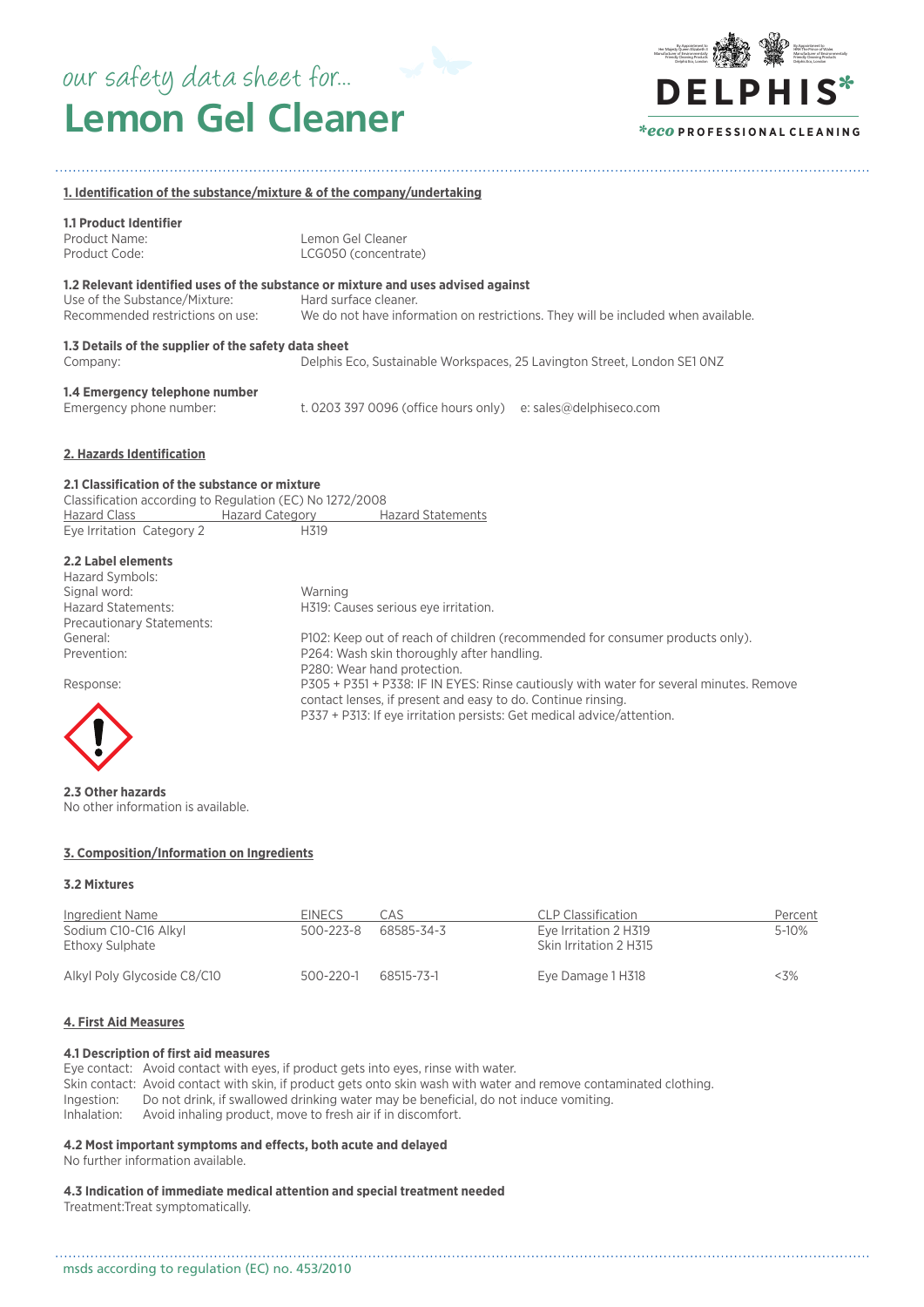# our safety data sheet for...



| Product name:        |  |
|----------------------|--|
| <b>Product code:</b> |  |
| Page:                |  |

**Product name:** Lemon Gel Cleaner **Product code:** LCG050 **Page:** 2 of 4

#### By Appointment to **HRH The Prince of Wale** Manufacturer of Environmentally Friendly Cleaning Products Delphis Eco, London By Appointment to Her Majesty Queen Elizabeth I Manufacturer of Environmentally Friendly Cleaning Products Delphis Eco, London **DE LPHIS**\* *\*eco* **P R O F E S S I O N A L C L E A N I N G**

#### **5. Fire Fighting Measures**

# **5.1 Extinguishing Media**

Suitable Extinguishing Media: Foam, Dry Powder, Co2, fine water spray suitable. Unsuitable Extinguishing Media: None.

# **5.2 Special hazards arising from the substance or mixture**

Not classed as flammable, if involved in a fire may emit noxious fumes.

# **5.3 Advice for fire fighters**

Wear self contained breathing apparatus and protective clothing. Cool closed containers exposed to the fire with water spray. Prevent water run-off from discharging into drains.

# **6. Accidental Release Measures**

# **6.1 Personal precautions, protective equipment and emergency procedures**

Wear protective equipment. Keep unprotected persons away. Use protective clothing, chemical eye goggles and PVC or rubber gloves. Avoid contact with skin and eyes.

# **6.2 Environmental precautions**

Inform authorities in case of contamination of water or sewage system. Do not allow product to soak into drains or water courses.

# **6.3 Methods and materials for containment and cleaning up**

Soak liquid in absorbent material and collect solids in a container. Wash down floor area as spillages can be slippery. Dispose only in accordance with Local Authority regulations, via authorised waste disposal agent.

# **6.4 Reference to other sections**

For personal protection refer to section 8.

# **7. Handling and Storage**

#### **7.1 Precautions for safe handling**

Avoid contact with skin and eyes. Observe good standards of industrial hygiene. Keep in tightly closed containers. Take note of emission threshold.

# **7.2 Conditions for safe storage, including any incompatibilities**

Keep containers tightly closed. Store between 10-35ºC. Protect from frost. Do not store in extremes of temperature or near foodstuffs.

# **7.3 Specific end uses**

To be used as a hard surface cleaner.

# **8. Exposure Controls/Personal Protection**

#### **8.1 Control parameters**

WEL's not listed for individual components.

# **8.2 Exposure controls**

| Engineering measures:   | Ensure there is sufficient ventilation of the area.                              |
|-------------------------|----------------------------------------------------------------------------------|
|                         |                                                                                  |
| Respiratory protection: | Not normally required. However, inhalation of vapour or spray should be avoided. |
| Hand protection:        | Wear protective gloves.                                                          |
| Eye protection:         | Wear safety glasses with side-shields. Ensure eye bath is to hand.               |
| Skin protection:        | Wear protective clothing.                                                        |

#### **8.2.3 Environmental exposure controls**

Dispose only in accordance with Local Authority regulations, via authorised waste disposal agent.

# **9. Physical and Chemical Properties**

# **9.1 Information on basic physical and chemical properties**

| Appearance:                            | Pale Yellow Viscous Fluid |
|----------------------------------------|---------------------------|
| Odour:                                 | Mild Citrus               |
| Odour Threshold:                       | Not determined            |
| pH Neat:                               | 9.0 typical               |
| Freezing Point:                        | ∩°∩                       |
| Initial Boiling Point & Boiling Range: | $100^{\circ}$ C           |
|                                        |                           |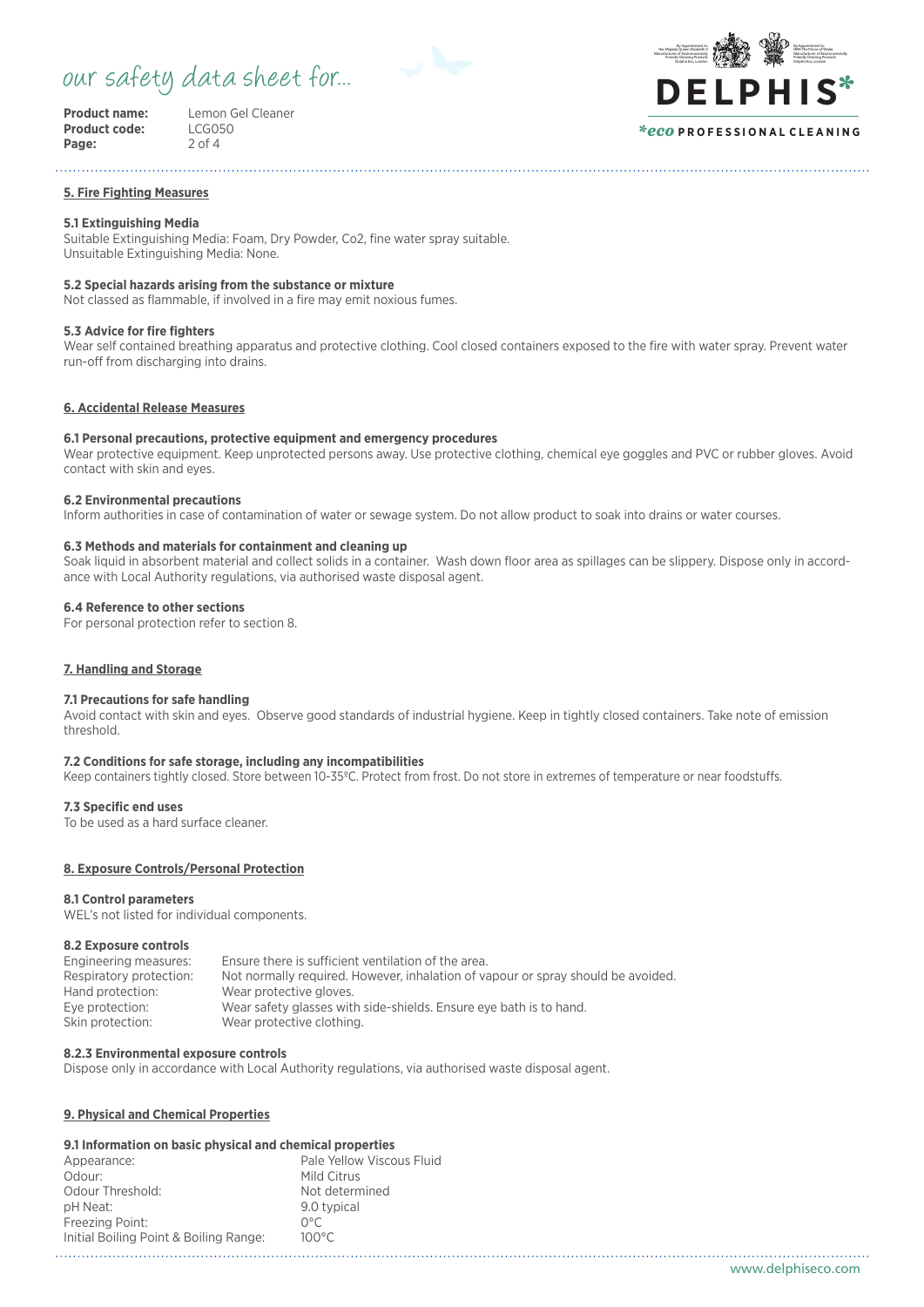# our safety data sheet for...



**Product code:** LCG05<br>**Page:** 3 of 4 Page:

**Product name:** Lemon Gel Cleaner<br> **Product code:** LCG050



# *\*eco* **P R O F E S S I O N A L C L E A N I N G**

Flash Point: Not applicable Evaporation rate: Not determined Flammability: Not Flammable Upper/Lower Flammability Limits: Not applicable<br>Vapour Pressure: Water=18mm Hg Vapour Pressure: Vapour Density: Not determined Relative Density: 1.00 typical @ 20°C Solubility: Soluble in water<br>
Partition Coefficient (Oct/Water): Not determined Partition Coefficient (Oct/Water): Not determine<br>Auto Ignition Temperature: Not applicable Auto Ignition Temperature: Decomposition Temperature: >100°C Viscosity: As water Explosive Properties: Not applicable<br>
Oxidising Properties: Not applicable Oxidising Properties:

# **9.2 Other Information**

No other information.

# **10. Stability and Reactivity**

#### **10.1 Reactivity**

No information available.

#### **10.2 Chemical Stability**

No decomposition if stored and applied as directed.

#### **10.3 Possibility of hazardous reactions** No information available.

# **10.4 Conditions to Avoid**

High temperatures, naked flames.

#### **10.5 Incompatible materials**

Strong oxidising agents, strong acids.

# **10.6 Hazardous decomposition products**

Product is stable under normal conditions

# **11. Toxicological Information**

#### **11.1 Information on toxicological effects**

| Eves:       | Product is not classified as an eye irritant. Contact with the product is likely to cause irritation and stinging.        |
|-------------|---------------------------------------------------------------------------------------------------------------------------|
| Skin:       | Product is not classified as a skin irritant. Brief or occasional contact is unlikely to cause any significant reaction.  |
|             | Prolonged or repeated contact with the product may lead to de-fatting of the skin and/or slight irritation.               |
| Inhalation: | Unlikely to present any significant hazard at ambient temperature. Excessive exposure to mists caused by atomising        |
|             | systems may cause irritation to eyes and respiratory tract.                                                               |
| Ingestion:  | Low order of acute toxicity. Ingestion of this product is not regarded as a significant health hazard, likely to arise in |
|             | normal use. Swallowing of significant amounts may lead to vomiting and diarrhoea.                                         |

| Acute Toxicity: | Alkyl Poly Glycoside | LD50 Oral (rat) | >4000 mg/kg |
|-----------------|----------------------|-----------------|-------------|
|                 | Sodium C10-C16 Alkyl | LD50 Oral (rat) | >2000 mg/kg |
|                 | Ethoxy Sulphate      |                 |             |

#### **12. Ecological Information**

#### **12.1 Toxicity**

| Eco-toxicity: | Alkyl Poly Glycoside | LC50 96hrs (fish)<br>EC50 48hrs (daphnia) | 198 mg/l<br>$280$ mg/l |
|---------------|----------------------|-------------------------------------------|------------------------|
|               | Sodium C10-C16 Alkyl | IC50 72hrs (Algae)                        | $1-10$ mg/l            |
|               | Ethoxy Sulphate      | EC50 48hrs (daphnia)                      | $1-10$ mg/l            |

#### **12.2 Persistence and Degradability**

The surfactant(s) contained in this preparation complies (comply) with the Biodegradability criteria as laid down in Regulation (EC) No.648/2004 on detergents, (or are undergoing testing to obtain a derogation within the terms of the directive). Data to support this assertion are held at the disposal of the Competent authorities of the Member States and will be made available to them, at their direct request or at the request of a detergent manufacturer.

msds according to regulation (EC) no. 453/2010